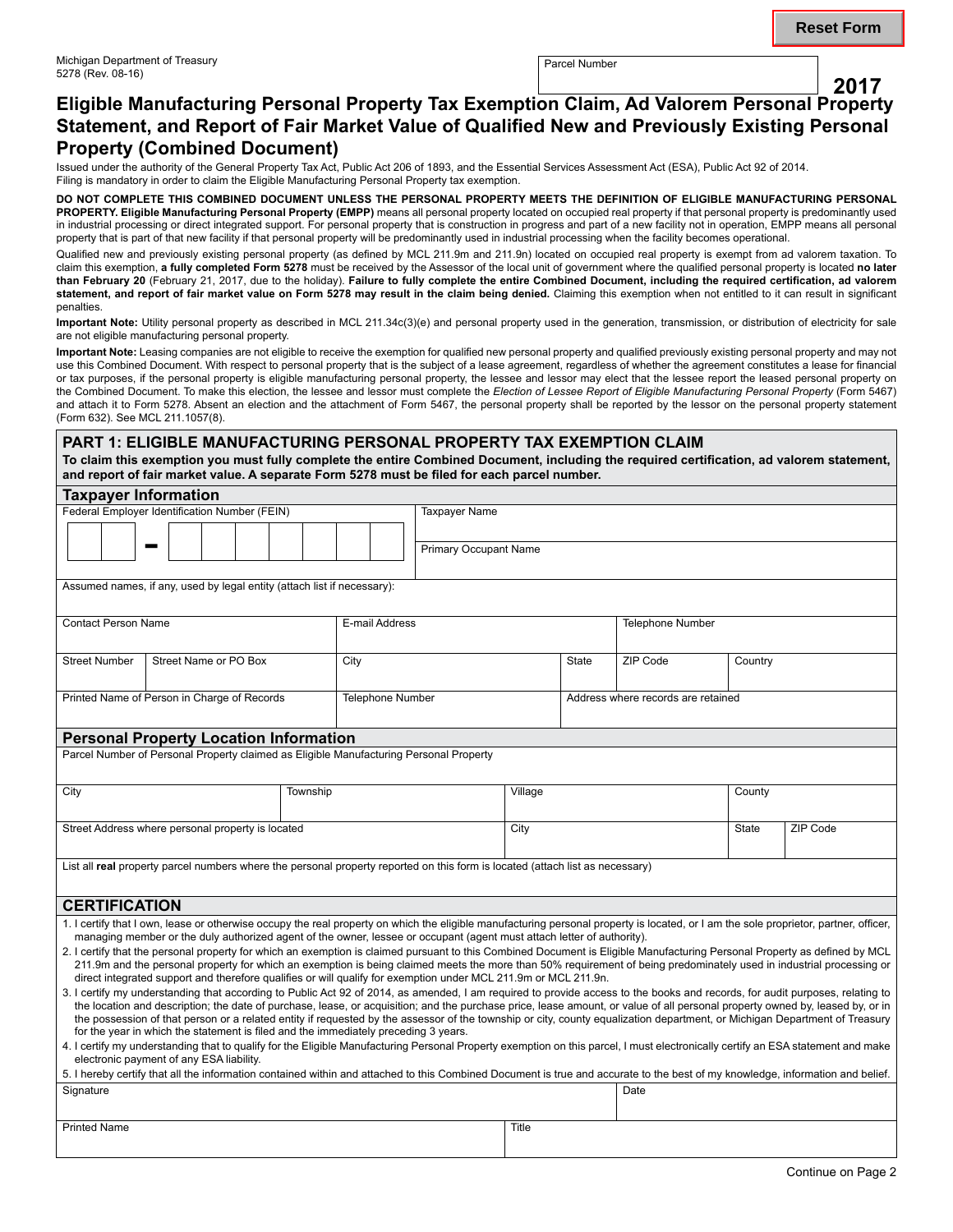|                                    |                                                                                                                                                                                                                                                                                                       | for years 2006 and prior and 2013-2016.                                                             |     | PART 2: Ad Valorem Personal Property Statement for Eligible Manufacturing Personal Property, Renaissance<br>Zone Personal Property and Industrial Facility Personal Property<br>Utilize this form to report Ad Valorem Personal Property only if fair market value of eligible manufacturing personal property is also being reported in Part 3                                                                                                                                                                                                                                                                                                                                                                                 |  |                                      |                                                     |                                   |                               |
|------------------------------------|-------------------------------------------------------------------------------------------------------------------------------------------------------------------------------------------------------------------------------------------------------------------------------------------------------|-----------------------------------------------------------------------------------------------------|-----|---------------------------------------------------------------------------------------------------------------------------------------------------------------------------------------------------------------------------------------------------------------------------------------------------------------------------------------------------------------------------------------------------------------------------------------------------------------------------------------------------------------------------------------------------------------------------------------------------------------------------------------------------------------------------------------------------------------------------------|--|--------------------------------------|-----------------------------------------------------|-----------------------------------|-------------------------------|
|                                    |                                                                                                                                                                                                                                                                                                       |                                                                                                     |     | Summary and Reporting Instructions: Provide a yes or no answer to all questions and provide the additional information as necessary.                                                                                                                                                                                                                                                                                                                                                                                                                                                                                                                                                                                            |  |                                      |                                                     |                                   |                               |
|                                    | 1. Have you excluded from this statement any exempt "Special Tools" and/or Air/<br>Water Pollution Control Facilities and/or Wind/Water Energy Conversion                                                                                                                                             |                                                                                                     |     |                                                                                                                                                                                                                                                                                                                                                                                                                                                                                                                                                                                                                                                                                                                                 |  | Yes                                  | <b>No</b>                                           | If yes, enter Total Original Cost |                               |
|                                    |                                                                                                                                                                                                                                                                                                       |                                                                                                     |     | 2. Have you reported all of your assessable tangible personal property and EMPP<br>located in Michigan to the appropriate assessment jurisdiction, including all fully                                                                                                                                                                                                                                                                                                                                                                                                                                                                                                                                                          |  | Yes                                  | <b>No</b>                                           |                                   | If no, attach explanation.    |
| 3.                                 | Did you hold a legal or equitable interest in assessable personal property which<br>you have not reported on this Form 5278 (see instructions) and/or have any of<br>your assets been subjected to "rebooking" of costs for accounting purposes or<br><b>No</b><br>Yes<br>If yes, attach explanation. |                                                                                                     |     |                                                                                                                                                                                                                                                                                                                                                                                                                                                                                                                                                                                                                                                                                                                                 |  |                                      |                                                     |                                   |                               |
|                                    | 4. Are you a party (as landlord or tenant) to a real property rental or lease<br>Yes<br><b>No</b><br>If yes, complete Section O.                                                                                                                                                                      |                                                                                                     |     |                                                                                                                                                                                                                                                                                                                                                                                                                                                                                                                                                                                                                                                                                                                                 |  |                                      |                                                     |                                   |                               |
| 5.                                 | <b>No</b><br>Is any of your property "daily rental property" per P.A. 537 of 1998?<br>Yes<br>If yes, complete Form 3595.                                                                                                                                                                              |                                                                                                     |     |                                                                                                                                                                                                                                                                                                                                                                                                                                                                                                                                                                                                                                                                                                                                 |  |                                      |                                                     |                                   |                               |
|                                    |                                                                                                                                                                                                                                                                                                       |                                                                                                     |     |                                                                                                                                                                                                                                                                                                                                                                                                                                                                                                                                                                                                                                                                                                                                 |  | Yes                                  | No                                                  |                                   | If yes, attach itemized list. |
|                                    |                                                                                                                                                                                                                                                                                                       | Indicate Type (Check all that apply):<br>and extended IFT property must also be reported in Part 3. |     | Ad Valorem<br>The taxpayer must annually report all personal property that is Eligible Manufacturing Personal Property, which is still subject to Ad Valorem or IFT assessment, within Part 2<br>of this Statement until the personal property becomes exempt. All such Personal Property in your possession at the location stated in Part 1, including fully depreciated and<br>expensed assets, must be reported on this Statement. If you had "Move-Ins" of used property, you must also complete Form 3966, Taxpayer Report of Personal Property<br>"Move-Ins" of Used Equipment. Refer to the Taxpayer Report of Personal Property "Move-Ins" of Used Equipment (Form 3966) for additional instructions. Renaissance Zone |  | <b>IFT</b>                           |                                                     |                                   | Renaissance Zone              |
|                                    |                                                                                                                                                                                                                                                                                                       | <b>Section A: Furniture and Fixtures</b>                                                            |     |                                                                                                                                                                                                                                                                                                                                                                                                                                                                                                                                                                                                                                                                                                                                 |  |                                      | Section E: Consumer Coin Operated Equipment         |                                   |                               |
|                                    | Year in Service                                                                                                                                                                                                                                                                                       |                                                                                                     |     | <b>Assessor Calculations</b>                                                                                                                                                                                                                                                                                                                                                                                                                                                                                                                                                                                                                                                                                                    |  | Year in Service                      |                                                     |                                   | <b>Assessor Calculations</b>  |
|                                    | 2012                                                                                                                                                                                                                                                                                                  |                                                                                                     | .53 |                                                                                                                                                                                                                                                                                                                                                                                                                                                                                                                                                                                                                                                                                                                                 |  | 2012                                 |                                                     | .61                               |                               |
|                                    | 2011                                                                                                                                                                                                                                                                                                  |                                                                                                     | .47 |                                                                                                                                                                                                                                                                                                                                                                                                                                                                                                                                                                                                                                                                                                                                 |  | 2011                                 |                                                     | .54                               |                               |
|                                    | 2010                                                                                                                                                                                                                                                                                                  |                                                                                                     | .42 |                                                                                                                                                                                                                                                                                                                                                                                                                                                                                                                                                                                                                                                                                                                                 |  | 2010                                 |                                                     | .46                               |                               |
|                                    | 2009                                                                                                                                                                                                                                                                                                  |                                                                                                     | .37 |                                                                                                                                                                                                                                                                                                                                                                                                                                                                                                                                                                                                                                                                                                                                 |  | 2009                                 |                                                     | .38                               |                               |
|                                    | 2008                                                                                                                                                                                                                                                                                                  |                                                                                                     | .33 |                                                                                                                                                                                                                                                                                                                                                                                                                                                                                                                                                                                                                                                                                                                                 |  | 2008                                 |                                                     | .30                               |                               |
|                                    | 2007                                                                                                                                                                                                                                                                                                  |                                                                                                     | .29 |                                                                                                                                                                                                                                                                                                                                                                                                                                                                                                                                                                                                                                                                                                                                 |  | 2007                                 |                                                     | .23                               |                               |
|                                    | <b>TOTAL</b>                                                                                                                                                                                                                                                                                          | A <sub>1</sub>                                                                                      |     | A <sub>2</sub>                                                                                                                                                                                                                                                                                                                                                                                                                                                                                                                                                                                                                                                                                                                  |  | <b>TOTAL</b>                         | E <sub>1</sub>                                      |                                   | E <sub>2</sub>                |
| Section B: Machinery and Equipment |                                                                                                                                                                                                                                                                                                       |                                                                                                     |     |                                                                                                                                                                                                                                                                                                                                                                                                                                                                                                                                                                                                                                                                                                                                 |  | <b>Section F: Computer Equipment</b> |                                                     |                                   |                               |
|                                    | Year in Service                                                                                                                                                                                                                                                                                       |                                                                                                     |     | <b>Assessor Calculations</b>                                                                                                                                                                                                                                                                                                                                                                                                                                                                                                                                                                                                                                                                                                    |  | Year in Service                      |                                                     |                                   | <b>Assessor Calculations</b>  |
|                                    | 2012                                                                                                                                                                                                                                                                                                  |                                                                                                     | .54 |                                                                                                                                                                                                                                                                                                                                                                                                                                                                                                                                                                                                                                                                                                                                 |  | 2012                                 |                                                     | .19                               |                               |
|                                    | 2011                                                                                                                                                                                                                                                                                                  |                                                                                                     | .49 |                                                                                                                                                                                                                                                                                                                                                                                                                                                                                                                                                                                                                                                                                                                                 |  | 2011                                 |                                                     | .15                               |                               |
|                                    | 2010                                                                                                                                                                                                                                                                                                  |                                                                                                     | .45 |                                                                                                                                                                                                                                                                                                                                                                                                                                                                                                                                                                                                                                                                                                                                 |  | 2010                                 |                                                     | .08                               |                               |
|                                    | 2009                                                                                                                                                                                                                                                                                                  |                                                                                                     | .42 |                                                                                                                                                                                                                                                                                                                                                                                                                                                                                                                                                                                                                                                                                                                                 |  | 2009                                 |                                                     | .08                               |                               |
|                                    | 2008                                                                                                                                                                                                                                                                                                  |                                                                                                     | .38 |                                                                                                                                                                                                                                                                                                                                                                                                                                                                                                                                                                                                                                                                                                                                 |  | 2008                                 |                                                     | .08                               |                               |
|                                    | 2007                                                                                                                                                                                                                                                                                                  |                                                                                                     | .36 |                                                                                                                                                                                                                                                                                                                                                                                                                                                                                                                                                                                                                                                                                                                                 |  | 2007                                 |                                                     | .08                               |                               |
|                                    | <b>TOTAL</b>                                                                                                                                                                                                                                                                                          | <b>B1</b>                                                                                           |     | <b>B2</b>                                                                                                                                                                                                                                                                                                                                                                                                                                                                                                                                                                                                                                                                                                                       |  | <b>TOTAL</b>                         | F <sub>1</sub>                                      |                                   | F <sub>2</sub>                |
|                                    |                                                                                                                                                                                                                                                                                                       |                                                                                                     |     | Section D: Office, Electronic Video and Testing Equipment                                                                                                                                                                                                                                                                                                                                                                                                                                                                                                                                                                                                                                                                       |  |                                      | Section G: Other Owned Assessable Personal Property |                                   |                               |
|                                    | Year in Service                                                                                                                                                                                                                                                                                       |                                                                                                     |     | <b>Assessor Calculations</b>                                                                                                                                                                                                                                                                                                                                                                                                                                                                                                                                                                                                                                                                                                    |  |                                      | (attach separate description)                       |                                   |                               |
|                                    | 2012                                                                                                                                                                                                                                                                                                  |                                                                                                     | .44 |                                                                                                                                                                                                                                                                                                                                                                                                                                                                                                                                                                                                                                                                                                                                 |  | Year in Service                      |                                                     |                                   | <b>Assessor Calculations</b>  |
|                                    | 2011                                                                                                                                                                                                                                                                                                  |                                                                                                     | .41 |                                                                                                                                                                                                                                                                                                                                                                                                                                                                                                                                                                                                                                                                                                                                 |  | 2012                                 |                                                     |                                   |                               |
|                                    | 2010                                                                                                                                                                                                                                                                                                  |                                                                                                     | .38 |                                                                                                                                                                                                                                                                                                                                                                                                                                                                                                                                                                                                                                                                                                                                 |  | 2011                                 |                                                     |                                   |                               |
|                                    | 2009                                                                                                                                                                                                                                                                                                  |                                                                                                     | .35 |                                                                                                                                                                                                                                                                                                                                                                                                                                                                                                                                                                                                                                                                                                                                 |  | 2010                                 |                                                     |                                   |                               |
|                                    | 2008                                                                                                                                                                                                                                                                                                  |                                                                                                     | .33 |                                                                                                                                                                                                                                                                                                                                                                                                                                                                                                                                                                                                                                                                                                                                 |  | 2009                                 |                                                     |                                   |                               |
|                                    |                                                                                                                                                                                                                                                                                                       |                                                                                                     |     |                                                                                                                                                                                                                                                                                                                                                                                                                                                                                                                                                                                                                                                                                                                                 |  |                                      |                                                     |                                   |                               |

2007 .31 2008 **TOTAL D1 D2** 2007

**TOTAL G1 G2**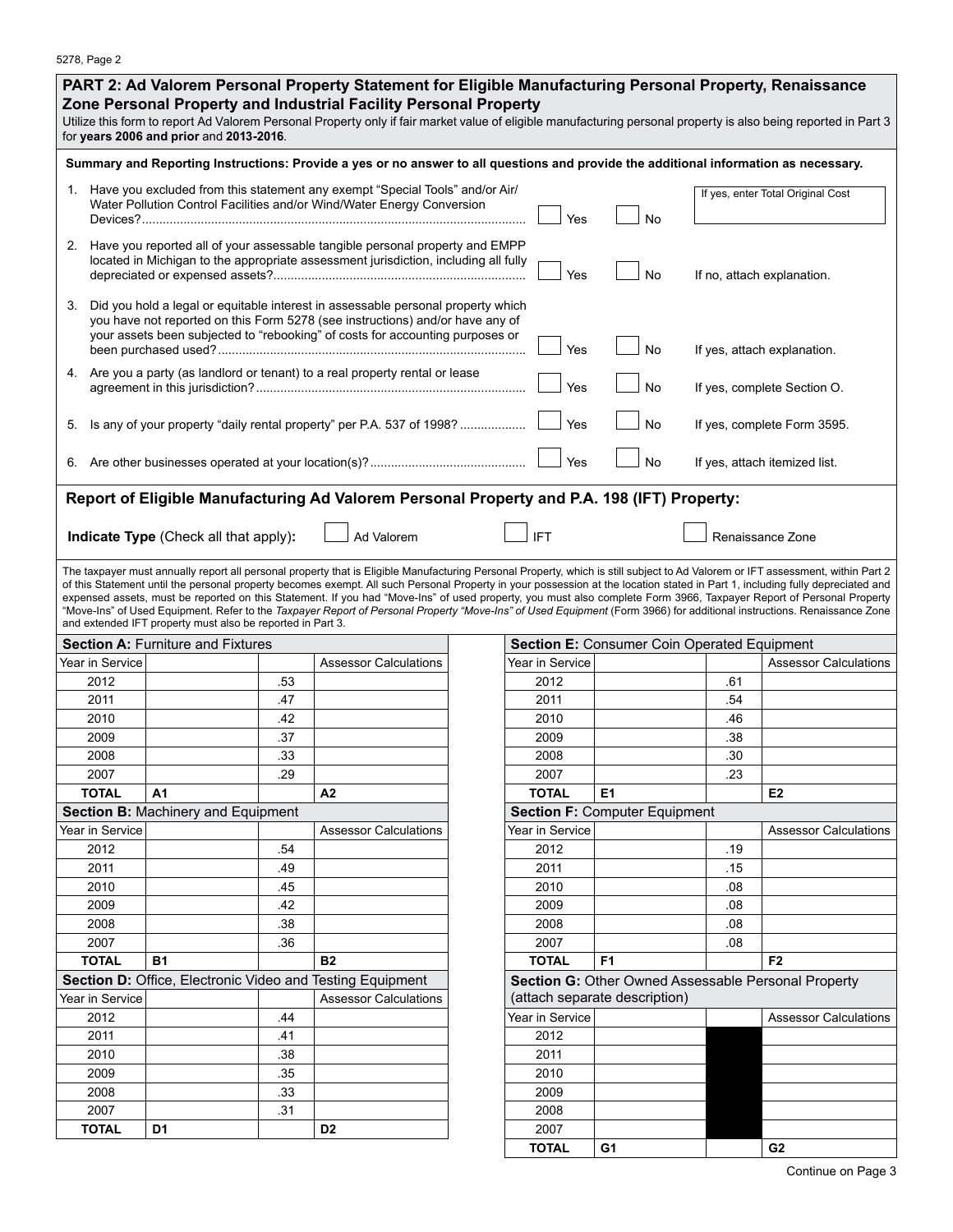| Section I: Qualified Personal Property of a Qualified Business per MCL 211.8a(6)9c)                                                                                                                                                                                                                                                                                      |                                                                                                                                       |                                                                           |  |                                                                                                                 |  |                              |                                              |                                                    |  |
|--------------------------------------------------------------------------------------------------------------------------------------------------------------------------------------------------------------------------------------------------------------------------------------------------------------------------------------------------------------------------|---------------------------------------------------------------------------------------------------------------------------------------|---------------------------------------------------------------------------|--|-----------------------------------------------------------------------------------------------------------------|--|------------------------------|----------------------------------------------|----------------------------------------------------|--|
| Year in Service                                                                                                                                                                                                                                                                                                                                                          | Taxpayer Original Costs New                                                                                                           |                                                                           |  | <b>Assessor Calculations</b>                                                                                    |  |                              |                                              | <b>Qualified Business Name</b>                     |  |
| 2012                                                                                                                                                                                                                                                                                                                                                                     |                                                                                                                                       |                                                                           |  |                                                                                                                 |  |                              |                                              |                                                    |  |
| 2011                                                                                                                                                                                                                                                                                                                                                                     |                                                                                                                                       |                                                                           |  |                                                                                                                 |  |                              |                                              |                                                    |  |
| 2010                                                                                                                                                                                                                                                                                                                                                                     |                                                                                                                                       |                                                                           |  |                                                                                                                 |  |                              |                                              |                                                    |  |
| 2009                                                                                                                                                                                                                                                                                                                                                                     |                                                                                                                                       |                                                                           |  |                                                                                                                 |  |                              |                                              |                                                    |  |
| 2008                                                                                                                                                                                                                                                                                                                                                                     |                                                                                                                                       |                                                                           |  |                                                                                                                 |  |                              |                                              |                                                    |  |
| 2007                                                                                                                                                                                                                                                                                                                                                                     |                                                                                                                                       |                                                                           |  |                                                                                                                 |  |                              |                                              |                                                    |  |
| <b>TOTAL</b>                                                                                                                                                                                                                                                                                                                                                             | 11                                                                                                                                    |                                                                           |  | 12                                                                                                              |  |                              |                                              |                                                    |  |
|                                                                                                                                                                                                                                                                                                                                                                          |                                                                                                                                       |                                                                           |  | Section J and K: Leased and Other Personal Property in Your Possession Which is Not Qualified Personal Property |  |                              |                                              |                                                    |  |
| Name and Address of Owner                                                                                                                                                                                                                                                                                                                                                |                                                                                                                                       |                                                                           |  | Age (estimate if<br>Description of Equipment<br>necessary)                                                      |  |                              | Selling Price New<br>(estimate if necessary) |                                                    |  |
|                                                                                                                                                                                                                                                                                                                                                                          |                                                                                                                                       |                                                                           |  |                                                                                                                 |  |                              |                                              |                                                    |  |
|                                                                                                                                                                                                                                                                                                                                                                          |                                                                                                                                       |                                                                           |  | Total                                                                                                           |  |                              | J and K1                                     |                                                    |  |
|                                                                                                                                                                                                                                                                                                                                                                          | <b>Section M: Leasehold Improvements</b>                                                                                              |                                                                           |  |                                                                                                                 |  |                              |                                              |                                                    |  |
| All Leasehold improvements made at your place of business should be reported under this Section, even if you believe that the improvements are<br>not subject to assessment as personal property. Attach additional explanations or copies of fixed asset records. Any personal property reported in this<br>Section should not be reported elsewhere on this Statement. |                                                                                                                                       |                                                                           |  |                                                                                                                 |  |                              |                                              |                                                    |  |
| Year in Service                                                                                                                                                                                                                                                                                                                                                          | <b>Detailed Description</b>                                                                                                           |                                                                           |  | <b>Original Costs</b>                                                                                           |  | <b>STC Multiplier</b>        |                                              | <b>True Cash Value</b><br>Assessor's Calculations  |  |
|                                                                                                                                                                                                                                                                                                                                                                          |                                                                                                                                       |                                                                           |  |                                                                                                                 |  |                              |                                              |                                                    |  |
|                                                                                                                                                                                                                                                                                                                                                                          |                                                                                                                                       |                                                                           |  |                                                                                                                 |  |                              |                                              |                                                    |  |
|                                                                                                                                                                                                                                                                                                                                                                          |                                                                                                                                       |                                                                           |  |                                                                                                                 |  |                              |                                              |                                                    |  |
|                                                                                                                                                                                                                                                                                                                                                                          |                                                                                                                                       |                                                                           |  |                                                                                                                 |  |                              |                                              |                                                    |  |
|                                                                                                                                                                                                                                                                                                                                                                          |                                                                                                                                       |                                                                           |  |                                                                                                                 |  | <b>Total Cost Incurred</b>   |                                              | M1                                                 |  |
|                                                                                                                                                                                                                                                                                                                                                                          | Section N: All Freestanding Signs and Billboards                                                                                      |                                                                           |  |                                                                                                                 |  |                              |                                              |                                                    |  |
|                                                                                                                                                                                                                                                                                                                                                                          |                                                                                                                                       |                                                                           |  |                                                                                                                 |  |                              |                                              |                                                    |  |
|                                                                                                                                                                                                                                                                                                                                                                          | Address or Location of Sign or Billboard                                                                                              | Year Originally Built                                                     |  |                                                                                                                 |  |                              |                                              | <b>True Cash Value</b><br>Assessor's Calculations  |  |
|                                                                                                                                                                                                                                                                                                                                                                          |                                                                                                                                       |                                                                           |  | <b>Total Capitalized Cost</b>                                                                                   |  |                              |                                              |                                                    |  |
|                                                                                                                                                                                                                                                                                                                                                                          |                                                                                                                                       |                                                                           |  |                                                                                                                 |  |                              |                                              |                                                    |  |
|                                                                                                                                                                                                                                                                                                                                                                          |                                                                                                                                       | Total                                                                     |  | <b>N1</b>                                                                                                       |  |                              |                                              | N <sub>2</sub>                                     |  |
|                                                                                                                                                                                                                                                                                                                                                                          | Section O: Rental Information (To be completed by the Landlord or Tenant)                                                             |                                                                           |  |                                                                                                                 |  |                              |                                              |                                                    |  |
|                                                                                                                                                                                                                                                                                                                                                                          | 1. Address of property rented or leased                                                                                               |                                                                           |  |                                                                                                                 |  |                              |                                              | 2a. Date current lease or rental arrangement began |  |
|                                                                                                                                                                                                                                                                                                                                                                          |                                                                                                                                       |                                                                           |  |                                                                                                                 |  |                              |                                              |                                                    |  |
| 2b. Is this a renewal?                                                                                                                                                                                                                                                                                                                                                   |                                                                                                                                       | 3. Date current will lease expire, if other than a month-to-month tenancy |  |                                                                                                                 |  |                              |                                              | 4. Monthly Rental \$                               |  |
| Yes                                                                                                                                                                                                                                                                                                                                                                      | No                                                                                                                                    |                                                                           |  |                                                                                                                 |  |                              |                                              |                                                    |  |
|                                                                                                                                                                                                                                                                                                                                                                          |                                                                                                                                       |                                                                           |  |                                                                                                                 |  |                              |                                              |                                                    |  |
|                                                                                                                                                                                                                                                                                                                                                                          | 5. Are there options to renew the lease?                                                                                              |                                                                           |  | 6. Expenses (e.g. taxes, electric, gas, etc.) paid by the tenant                                                |  |                              | 7. Square feet of space occupied by tenant   |                                                    |  |
| Yes                                                                                                                                                                                                                                                                                                                                                                      | No                                                                                                                                    |                                                                           |  |                                                                                                                 |  |                              |                                              |                                                    |  |
|                                                                                                                                                                                                                                                                                                                                                                          |                                                                                                                                       |                                                                           |  |                                                                                                                 |  |                              |                                              |                                                    |  |
| signs and billboards) must be assessed on the real property roll. See Bulletin 1 of 2003.                                                                                                                                                                                                                                                                                | Note to Assessor: Certain buildings and structures on leased land (but not including freestanding                                     | <b>Assessor Calculated</b><br>Value (O1)                                  |  |                                                                                                                 |  |                              |                                              |                                                    |  |
|                                                                                                                                                                                                                                                                                                                                                                          | Grand Total Costs of Eligible Manufacturing Ad Valorem Property Tax. Enter zero costs if appropriate.<br><b>Description of Totals</b> |                                                                           |  |                                                                                                                 |  |                              |                                              |                                                    |  |
|                                                                                                                                                                                                                                                                                                                                                                          |                                                                                                                                       | <b>Taxpayer Totals</b>                                                    |  |                                                                                                                 |  | <b>Assessor Calculations</b> |                                              |                                                    |  |
| 1. Total cost from Sections A through O.                                                                                                                                                                                                                                                                                                                                 |                                                                                                                                       |                                                                           |  |                                                                                                                 |  |                              |                                              |                                                    |  |
| 2. Total cost of Cable TV, Utility and Wind Energy Assets for years<br>2007-2012 on Forms 633, 3589 and 4565. (Include copy.)                                                                                                                                                                                                                                            |                                                                                                                                       |                                                                           |  |                                                                                                                 |  |                              |                                              |                                                    |  |
| 3. Total cost of Idle or Obsolete or Surplus Equipment and<br>Cellular Site Equipment for years 2007-2012 on Forms 2698<br>and 4452. (Include copy.)                                                                                                                                                                                                                     |                                                                                                                                       |                                                                           |  |                                                                                                                 |  |                              |                                              |                                                    |  |
| 4. Total cost of Automotive Manufacturing Equipment for years<br>2007-2012 on Form 4798. (Include copy.)                                                                                                                                                                                                                                                                 |                                                                                                                                       |                                                                           |  |                                                                                                                 |  |                              |                                              |                                                    |  |
| <b>GRAND TOTALS</b>                                                                                                                                                                                                                                                                                                                                                      |                                                                                                                                       |                                                                           |  |                                                                                                                 |  |                              |                                              |                                                    |  |
| <b>ASSESSOR'S ADJUSTMENT(S)</b>                                                                                                                                                                                                                                                                                                                                          |                                                                                                                                       |                                                                           |  |                                                                                                                 |  |                              |                                              |                                                    |  |
|                                                                                                                                                                                                                                                                                                                                                                          |                                                                                                                                       | <b>TRUE CASH VALUE</b>                                                    |  |                                                                                                                 |  |                              |                                              |                                                    |  |
|                                                                                                                                                                                                                                                                                                                                                                          |                                                                                                                                       |                                                                           |  | <b>ASSESSED VALUE (50% OF TCV)</b>                                                                              |  |                              |                                              |                                                    |  |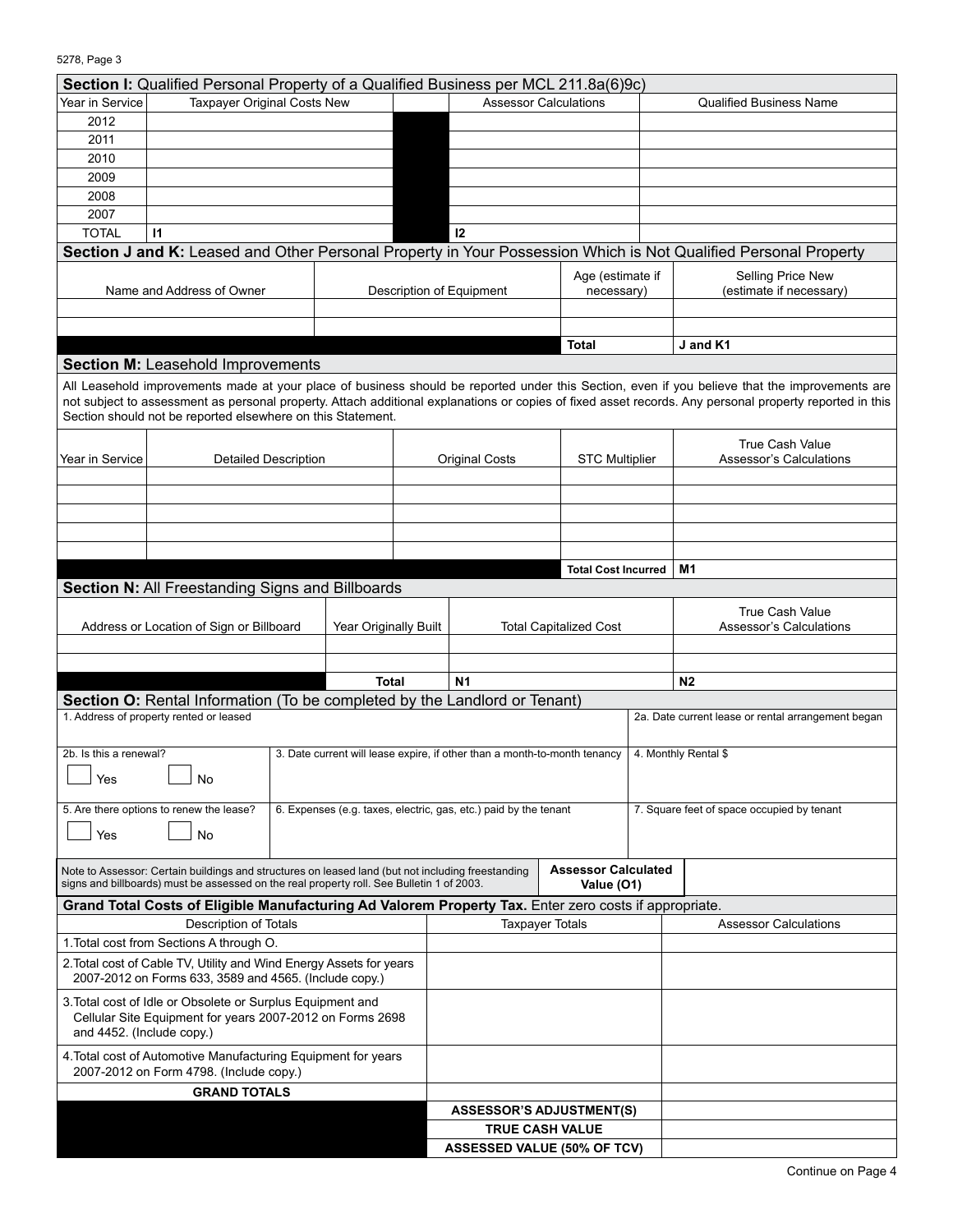| 5278, Page 4 |
|--------------|
|--------------|

| PART 3: Report of Fair Market Value of Qualified New and Previously Existing Personal Property<br>Beginning December 31, 2015 (for the 2016 assessment year), qualified new personal property and qualified previously existing personal property located<br>on occupied real property is exempt from ad valorem taxation and is instead subject to the State Essential Services Assessment (ESA). Additionally, certain<br>P.A. 198 (IFT) Property and New Personal Property (P.A. 328) as determined below are subject to the State Essential Services Assessment.                                                                                                      |                                                                                                                                                        |                                                                                                                                                                                                                                 |                                                                              |  |  |  |  |  |
|---------------------------------------------------------------------------------------------------------------------------------------------------------------------------------------------------------------------------------------------------------------------------------------------------------------------------------------------------------------------------------------------------------------------------------------------------------------------------------------------------------------------------------------------------------------------------------------------------------------------------------------------------------------------------|--------------------------------------------------------------------------------------------------------------------------------------------------------|---------------------------------------------------------------------------------------------------------------------------------------------------------------------------------------------------------------------------------|------------------------------------------------------------------------------|--|--|--|--|--|
| Check if there is zero acquisition cost reported in the total in Part 3, Section B, below.                                                                                                                                                                                                                                                                                                                                                                                                                                                                                                                                                                                |                                                                                                                                                        |                                                                                                                                                                                                                                 |                                                                              |  |  |  |  |  |
| Check if the personal property reported on this form includes leased personal property for which the election of lessee report is being filed.<br>The taxpayer must complete the Election of Lessee Report of Eligible Manufacturing Personal Property (Form 5467) and include it with this<br>copy of Form 5278 when filed with the local tax collecting unit.                                                                                                                                                                                                                                                                                                           |                                                                                                                                                        |                                                                                                                                                                                                                                 |                                                                              |  |  |  |  |  |
|                                                                                                                                                                                                                                                                                                                                                                                                                                                                                                                                                                                                                                                                           |                                                                                                                                                        |                                                                                                                                                                                                                                 |                                                                              |  |  |  |  |  |
| Section A: Summary and Reporting Instructions for Essential Services Assessment<br>Provide a yes or no answer to all questions. If a yes answer is provided, the Fair Market Value [MCL 211.1053(a)(i)] for that eligible personal property<br>must be reported below. Only the Total Acquisition Costs for property subject to an extended New Personal Property (P.A. 328) or extended Industrial<br>Facilities (P.A. 198) Exemption (see definitions) should be reported in years 2007, 2008, 2009, 2010, 2011 or 2012 of Part 3 of the Combined Document.                                                                                                             |                                                                                                                                                        |                                                                                                                                                                                                                                 |                                                                              |  |  |  |  |  |
| 1. Is the personal property reported on this Combined Document subject to an Industrial Facilities Exemption Certificate<br>(P.A. 198 of 1974) that was in effect on or after December 31, 2012? If yes, attach a copy of the IFT certificate<br>Yes<br>No                                                                                                                                                                                                                                                                                                                                                                                                                |                                                                                                                                                        |                                                                                                                                                                                                                                 |                                                                              |  |  |  |  |  |
| <b>IFT Certificate</b><br>Number:                                                                                                                                                                                                                                                                                                                                                                                                                                                                                                                                                                                                                                         |                                                                                                                                                        | Certificate Begin Date                                                                                                                                                                                                          | Certificate End Date                                                         |  |  |  |  |  |
| 2.                                                                                                                                                                                                                                                                                                                                                                                                                                                                                                                                                                                                                                                                        |                                                                                                                                                        | Is the personal property reported on this Combined Document subject to a P.A. 328 (MCL 211.9f) New Personal<br>Property exemption that was in effect on or after December 31, 2012, and expired on or before December 30, 2016? | Yes<br>No                                                                    |  |  |  |  |  |
| P.A. 328<br>Certificate Number.:                                                                                                                                                                                                                                                                                                                                                                                                                                                                                                                                                                                                                                          |                                                                                                                                                        | Certificate Begin Date                                                                                                                                                                                                          | Certificate End Date                                                         |  |  |  |  |  |
| Is the personal property reported on this Combined Document subject to Alternative Essential Services Assessment<br>3.<br>as the result of a resolution adopted by the Michigan Strategic Fund (MSF) in 2016? If yes, attach a copy of the<br>Yes<br>No                                                                                                                                                                                                                                                                                                                                                                                                                   |                                                                                                                                                        |                                                                                                                                                                                                                                 |                                                                              |  |  |  |  |  |
| <b>MSF Certificate</b><br>Number:                                                                                                                                                                                                                                                                                                                                                                                                                                                                                                                                                                                                                                         |                                                                                                                                                        | Certificate Begin Date                                                                                                                                                                                                          | Certificate End Date                                                         |  |  |  |  |  |
|                                                                                                                                                                                                                                                                                                                                                                                                                                                                                                                                                                                                                                                                           |                                                                                                                                                        | 4. Is the personal property reported on this Combined Document subject to a Renaissance Zone Exemption?                                                                                                                         | Yes<br>No                                                                    |  |  |  |  |  |
| Renaissance Zone Name                                                                                                                                                                                                                                                                                                                                                                                                                                                                                                                                                                                                                                                     |                                                                                                                                                        |                                                                                                                                                                                                                                 | <b>Expiration Date</b>                                                       |  |  |  |  |  |
|                                                                                                                                                                                                                                                                                                                                                                                                                                                                                                                                                                                                                                                                           |                                                                                                                                                        |                                                                                                                                                                                                                                 |                                                                              |  |  |  |  |  |
|                                                                                                                                                                                                                                                                                                                                                                                                                                                                                                                                                                                                                                                                           |                                                                                                                                                        |                                                                                                                                                                                                                                 |                                                                              |  |  |  |  |  |
| <b>Section B: Report of Acquisition Cost</b><br>Report of Qualified New Personal Property (MCL 211.9m) and Qualified Previously Existing Personal Property (MCL 211.9n) Acquisition Cost at the time of<br>acquisition by the first owner. Acquisition Cost includes the cost of freight, sales tax, and installation, and other capitalized costs (except capitalized interest). Report<br>Construction in Progress (CIP) as defined in MCL 211.9m(7)(c) in this part of the Document. For Construction in Progress, Acquisition Cost includes the cost of freight, sales<br>tax, and installation. (See instructions for more information on Construction in Progress.) |                                                                                                                                                        |                                                                                                                                                                                                                                 |                                                                              |  |  |  |  |  |
| <b>Year Placed in Service</b>                                                                                                                                                                                                                                                                                                                                                                                                                                                                                                                                                                                                                                             | Acquisition Cost [MCL 211.1053(a)(i)]                                                                                                                  |                                                                                                                                                                                                                                 |                                                                              |  |  |  |  |  |
| Construction in Progress                                                                                                                                                                                                                                                                                                                                                                                                                                                                                                                                                                                                                                                  |                                                                                                                                                        |                                                                                                                                                                                                                                 |                                                                              |  |  |  |  |  |
| 2016                                                                                                                                                                                                                                                                                                                                                                                                                                                                                                                                                                                                                                                                      |                                                                                                                                                        |                                                                                                                                                                                                                                 |                                                                              |  |  |  |  |  |
| 2015                                                                                                                                                                                                                                                                                                                                                                                                                                                                                                                                                                                                                                                                      |                                                                                                                                                        |                                                                                                                                                                                                                                 |                                                                              |  |  |  |  |  |
| 2014                                                                                                                                                                                                                                                                                                                                                                                                                                                                                                                                                                                                                                                                      |                                                                                                                                                        |                                                                                                                                                                                                                                 |                                                                              |  |  |  |  |  |
| 2013                                                                                                                                                                                                                                                                                                                                                                                                                                                                                                                                                                                                                                                                      |                                                                                                                                                        |                                                                                                                                                                                                                                 |                                                                              |  |  |  |  |  |
| *2012<br>* Only personal property subject to an extended IFT or an extended                                                                                                                                                                                                                                                                                                                                                                                                                                                                                                                                                                                               |                                                                                                                                                        |                                                                                                                                                                                                                                 |                                                                              |  |  |  |  |  |
| *2011                                                                                                                                                                                                                                                                                                                                                                                                                                                                                                                                                                                                                                                                     | P.A. 328 certificate should have costs reported in Part 3 for the 2007-2012<br>tax years. Acquisition cost of personal property subject to an extended |                                                                                                                                                                                                                                 |                                                                              |  |  |  |  |  |
| *2010                                                                                                                                                                                                                                                                                                                                                                                                                                                                                                                                                                                                                                                                     |                                                                                                                                                        |                                                                                                                                                                                                                                 | IFT certificate is also subject to IFT specific tax and shall be reported in |  |  |  |  |  |
| *2009                                                                                                                                                                                                                                                                                                                                                                                                                                                                                                                                                                                                                                                                     |                                                                                                                                                        |                                                                                                                                                                                                                                 | Part 2 of this Combined Document for years 2007-2012. See instructions       |  |  |  |  |  |
| *2008                                                                                                                                                                                                                                                                                                                                                                                                                                                                                                                                                                                                                                                                     |                                                                                                                                                        | P.A. 328 certificate reporting.                                                                                                                                                                                                 | for the rules regarding IFT, extended IFT, P.A. 328, or an extended          |  |  |  |  |  |
| *2007<br>2006 and Prior                                                                                                                                                                                                                                                                                                                                                                                                                                                                                                                                                                                                                                                   |                                                                                                                                                        |                                                                                                                                                                                                                                 |                                                                              |  |  |  |  |  |
| <b>TOTAL</b>                                                                                                                                                                                                                                                                                                                                                                                                                                                                                                                                                                                                                                                              |                                                                                                                                                        |                                                                                                                                                                                                                                 |                                                                              |  |  |  |  |  |
|                                                                                                                                                                                                                                                                                                                                                                                                                                                                                                                                                                                                                                                                           |                                                                                                                                                        |                                                                                                                                                                                                                                 |                                                                              |  |  |  |  |  |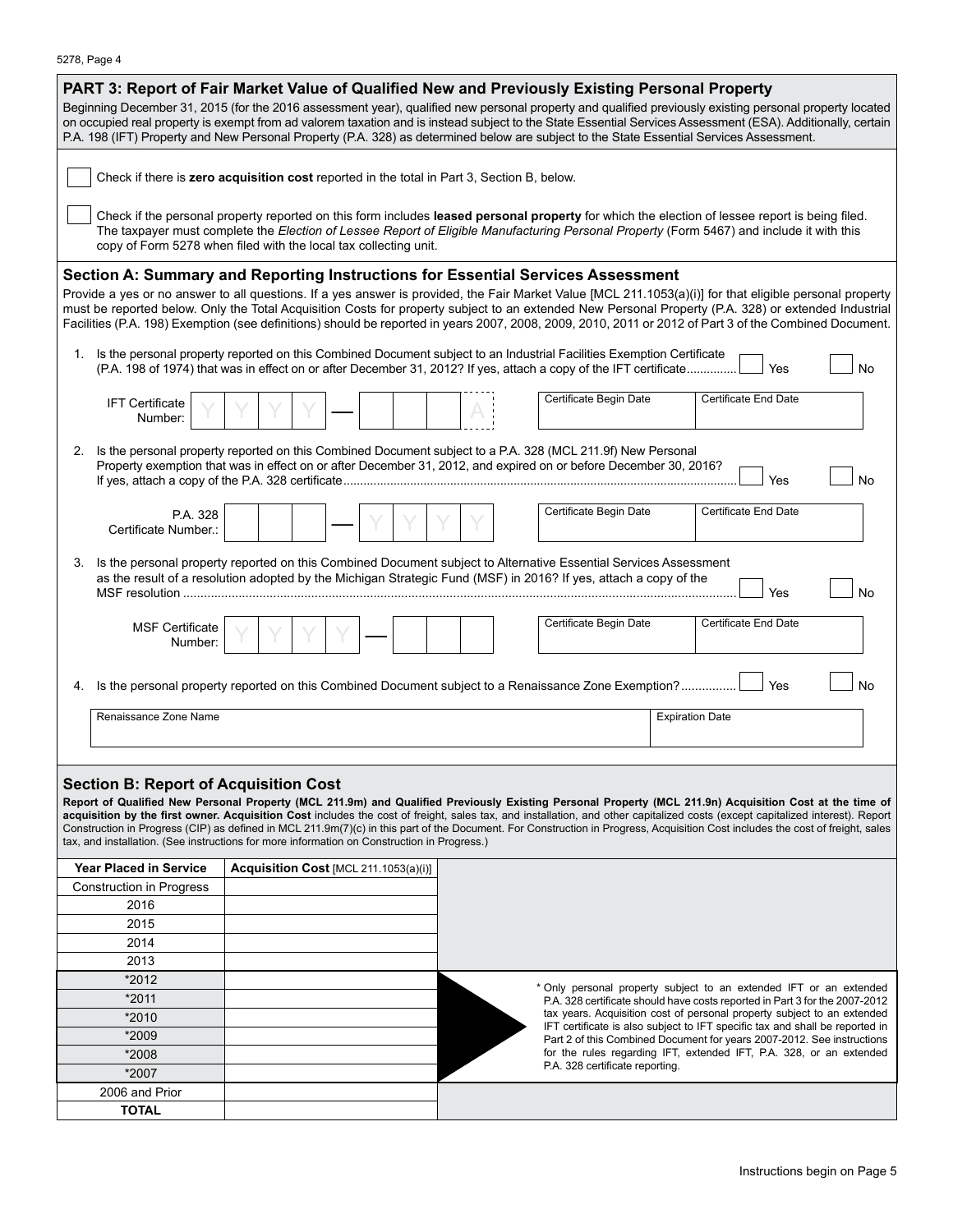## **WHAT'S NEW FOR 2017**

- l Qualified new and previously existing personal property first placed in service inside or outside of the state in 2006 is now exempt from ad valorem taxation and is instead subject to the State Essential Services Assessment (ESA). Qualified personal property first placed in service in 2016, 2015, 2014, 2013, and 2006 and Prior is now eligible and acquisition costs should be reported in Part 3 of this Combined Document.
- l All Acquisition Costs reported in Part 3 of this Combined Document should be reported in Section B. Acquisition Costs for years 2007 through 2012 should only be reported for property subject to an extended IFT or extended P.A. 328 certificate.
- l Beginning in 2017, Acquisition Costs for Construction in Progress should be reported on the separate line provided in Section B of Part 3.
- l Pursuant to P.A. 108 of 2016, Utility personal property as described in MCL 211.34c(3)(e) and personal property used in the generation, transmission, or distribution of electricity for sale are not eligible manufacturing personal property.
- As was the case previously, leasing companies are not eligible to receive the exemption for qualified new personal property and qualified previously existing personal property and may not use this Combined Document. However, with respect to personal property that is the subject of a lease agreement, regardless of whether the agreement constitutes a lease for financial or tax purposes, if the personal property is eligible manufacturing personal property, the lessee and lessor may elect that the lessee report the leased personal property on the Combined Document. To make this election, the lessee and lessor must complete the *Election of Lessee Report of Eligible Manufacturing Personal Property* (Form 5467) and attach it to Form 5278. Absent an election and the attachment of Form 5467, the personal property shall be reported by the lessor on the personal property statement (Form 632). See MCL 211.1057(8).

## **PART 4: DEFINITIONS**

**Acquisition cost** means the fair market value of personal property at the time of acquisition by the first owner, including the cost of freight, sales tax, and installation, and other capitalized costs, except capitalized interest. There is a rebuttable presumption that the price paid by the first owner reflects the acquisition cost. MCL 211.1053(a)(i).

**Construction in Progress** means all personal property that is part of that new facility if that personal property will be predominantly used in industrial processing when the facility becomes operational. For property that is construction in progress, "acquired by" means the year the property is first reported on the Combined Document in the report of the fair market value and year of acquisition by the first owner of qualified new personal property or qualified previously existing personal property [MCL 211.1053(a)(ii)].

#### **Direct Integrated Support is defined as:**

- (i) Research and development related to goods produced in industrial processing and conducted in furtherance of that industrial processing.
- (ii) Testing and quality control functions related to goods produced in industrial processing and conducted in furtherance of that industrial processing.
- (iii) Engineering related to goods produced in industrial processing and conducted in furtherance of that industrial processing.
- (iv) Receiving or storing equipment, materials, supplies, parts, or components for industrial processing, or scrap materials or waste resulting from industrial processing, at the industrial processing site or at another site owned or leased by the owner or lessee of the industrial processing site.
- (v) Storing of finished goods inventory if the inventory was produced by a business engaged primarily in industrial processing and if the inventory is stored either at the site where it was produced or at another site owned or leased by the business that produced the inventory.
- (vi) Sorting, distributing, or sequencing functions that optimize transportation and just-in-time inventory management and material handling for inputs to industrial processing [MCL 211.9m(7)(b)].

**Eligible Manufacturing Personal Property (EMPP)** means all personal property located on **occupied real property** if that personal property is predominantly used in industrial processing or direct integrated support. For personal property that is construction in progress and part of a new facility not in operation, EMPP means all personal property that is part of that new facility if that personal property will be predominantly used in industrial processing when the facility becomes operational. Personal property that is not owned, leased or used by the person who owns or leases occupied real property where the personal property is located is not EMPP unless the personal property is located on the occupied real property to carry on a current on-site business activity. Personal property that is placed on occupied real property solely to qualify the personal property for an exemption under 9m or 9n is not EMPP. For additional information regarding EMPP, refer to MCL 211.9m and State Tax Commission Bulletin 7 of 2015 [MCL 211.9m(7)(c)].

**Eligible Personal Property** (for purposes of the Essential Services Assessment) means personal property exempt under MCL 211.9m or 211.9n; personal property that is EMPP (defined in MCL 211.9m) that is exempt under a P.A. 328 (MCL 211.9f) which was approved in 2014, unless the application for the exemption was filed with the eligible local assessing district or Next Michigan development corporation before August 5, 2014, and the resolution approving the exemption states that the project is expected to have total new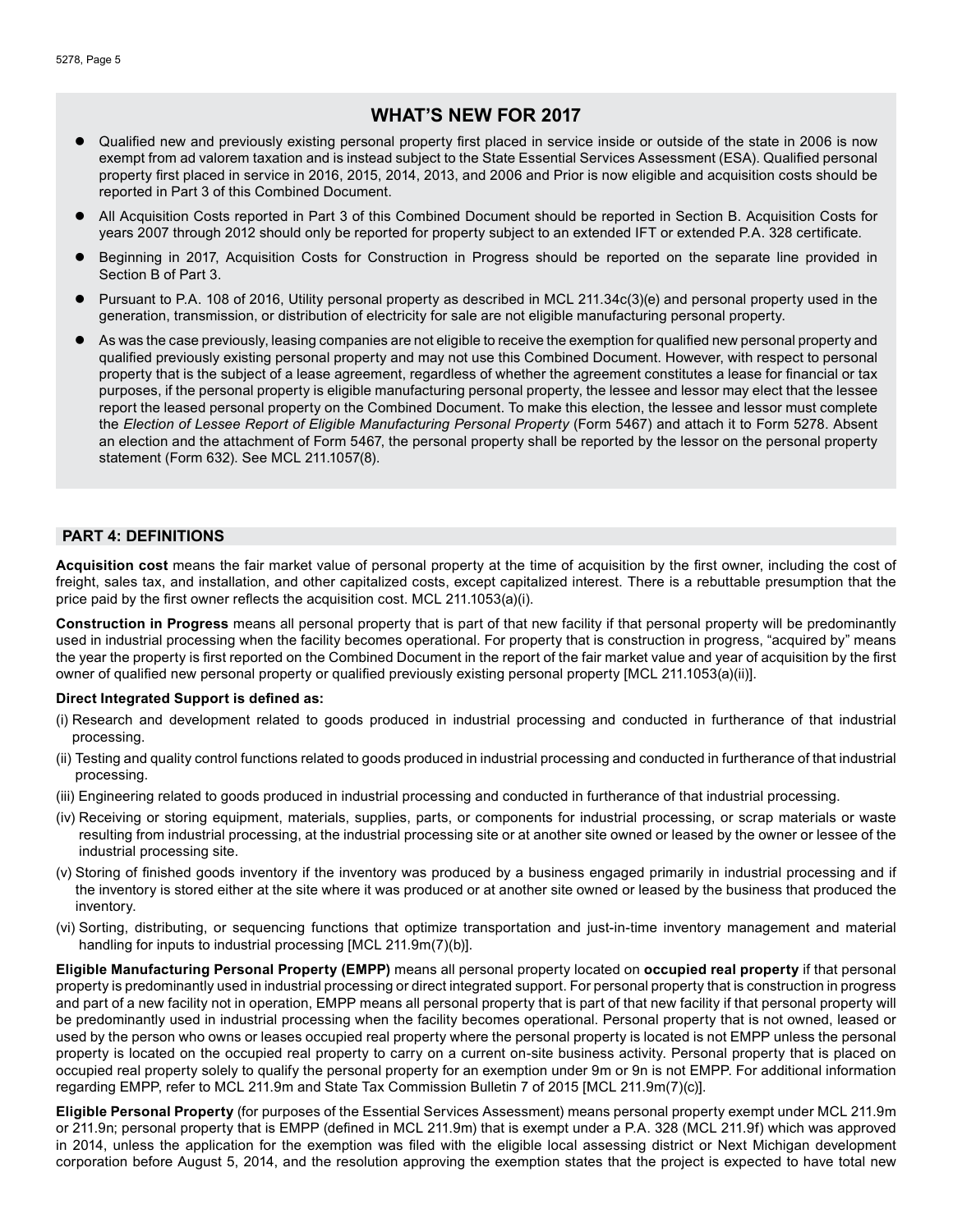personal property of over \$25,000,000.00 within 5 years of the adoption of the resolution by the eligible local assessing district or Next Michigan development corporation; Personal Property subject to an extended industrial facilities exemption certificate under section MCL 207.561a (IFT); or Personal Property subject to an extended exemption under MCL 211.9f(8) (P.A. 328 Exemption) [MCL 211.1053(e)].

**Essential Services Assessment Act** is an act to levy a tax on certain personal property; to provide for the administration, collection, and distribution of the tax; to impose certain duties on persons and certain state departments; to impose penalties; and to repeal acts and parts of acts," (MCL 211.1051 - 211.1061).

**Extended P.A. 328 Certificate** is a P.A. 328 certificate that was in effect on or after December 31, 2012, and has a certificate end date prior to the personal property subject to the certificate qualifying for the exemption under MCL 211.9m or MCL 211.9n. For 2017, extended P.A. 328 certificates are those that were in effect on or after December 31, 2012, and expired in 2013, 2014, 2015 or 2016.

**Extended IFT Certificate** is an IFT certificate that was in effect on or after December 31, 2012, and has a certificate end date prior to the personal property subject to the certificate qualifying for the exemption under MCL 211.9m or MCL 211.9n. For 2017, extended IFT certificates are those that were in effect on or after December 31, 2012, and expired in 2013, 2014, 2015 or 2016.

**Industrial Processing** is defined in MCL 205.54t and MCL 205.94o: "Industrial processing" means the activity of converting or conditioning tangible personal property by changing the form, composition, quality, combination, or character of the property for ultimate sale at retail or for use in the manufacturing of a product to be ultimately sold at retail. Industrial processing begins when tangible personal property begins movement from raw materials storage to begin industrial processing and ends when finished goods first come to rest in finished goods inventory storage. Industrial processing does not include the generation, transmission, or distribution of electricity for sale. **Utility personal property (as defined in MCL.211.34c) is not used in industrial processing or direct integrated support.**

**Occupied Real Property** is defined by statute in MCL 211.9m(7)(g) as:

- (i) A parcel of real property that is entirely owned, leased, or otherwise occupied by a person claiming an exemption under section 9m or 9n.
- (ii) Contiguous parcels of real property that are entirely owned, leased, or otherwise occupied by a person claiming an exemption under section 9m or 9n and that host a single, integrated business operation engaged primarily in industrial processing, direct integrated support, or both. A business operation is not engaged primarily in industrial processing, direct integrated support, or both if it engages in significant business activities that are not directly related to industrial processing or direct integrated support. Contiguity is not broken by a boundary between local tax collecting units, a road, a right-of-way, or property purchased or taken under condemnation proceedings by a public utility for power transmission lines if the 2 parcels separated by the purchased or condemned property were a single parcel prior to the sale or condemnation. As used in this subparagraph, "single, integrated business operation" means a company that combines 1 or more related operations or divisions and operates as a single business unit.
- (iii) The portion of a parcel of real property that is owned, leased, or otherwise occupied by a person claiming the exemption under section 9m or 9n or by an affiliated person.

**Qualified New Personal Property** is defined as personal property that was initially placed in service in this state or outside of the state after December 31, 2012, or that was construction in progress on or after December 31, 2012, that had not been placed in service in this state or outside of this state before 2013 and is eligible manufacturing personal property [MCL 211.9m(7)(j)].

**Qualified Previously Existing Personal Property** means personal property that was first placed in service within this state or outside of this state more than 10 years before the current calendar year and is eligible manufacturing personal property [MCL 211.9n(7)(c)].

## **PART 5: INSTRUCTIONS**

**This Combined Document may only be used by those claiming the Eligible Manufacturing Personal Property (EMPP) exemption.** Taxpayers should review Bulletin 7 of 2015 for more information on what is EMPP. Claimants must annually complete this form in its entirety for each parcel of eligible personal property and file it with the local unit where the personal property is located no later than February 21, 2017. Taxpayers not claiming the EMPP exemption should not use this Combined Document, but should file the *Personal Property Statement* (Form 632) with their local tax collecting unit.

Leasing companies are not eligible to receive the exemption for qualified new personal property and qualified previously existing personal property and may not use this Combined Document. With respect to personal property that is the subject of a lease agreement, regardless of whether the agreement constitutes a lease for financial or tax purposes, if the personal property is or will be Eligible Manufacturing Personal Property, the lessee and lessor may elect that the lessee report the leased personal property on this Combined Document and be responsible for any Essential Services Assessment liability that results. To elect for the lessee to report the leased personal property, at least some, but not necessarily all, personal property subject to the lease agreement must be Eligible Manufacturing Personal Property as defined in MCL 211.9m and MCL 211.9n. The *Election of Lessee Report of Eligible Manufacturing Personal Property* (Form 5467) must also be attached to this Combined document at the time it is filed with the local tax collecting unit. If election is made, property subject to the lease agreement must be reported on Part 2 and/or Part 3 of this Combined Document, as applicable.

All State Tax Commission Bulletins and Forms referenced in these instructions can be accessed at **www.michigan.gov/PPT** or **www.michigan.gov/ESA**.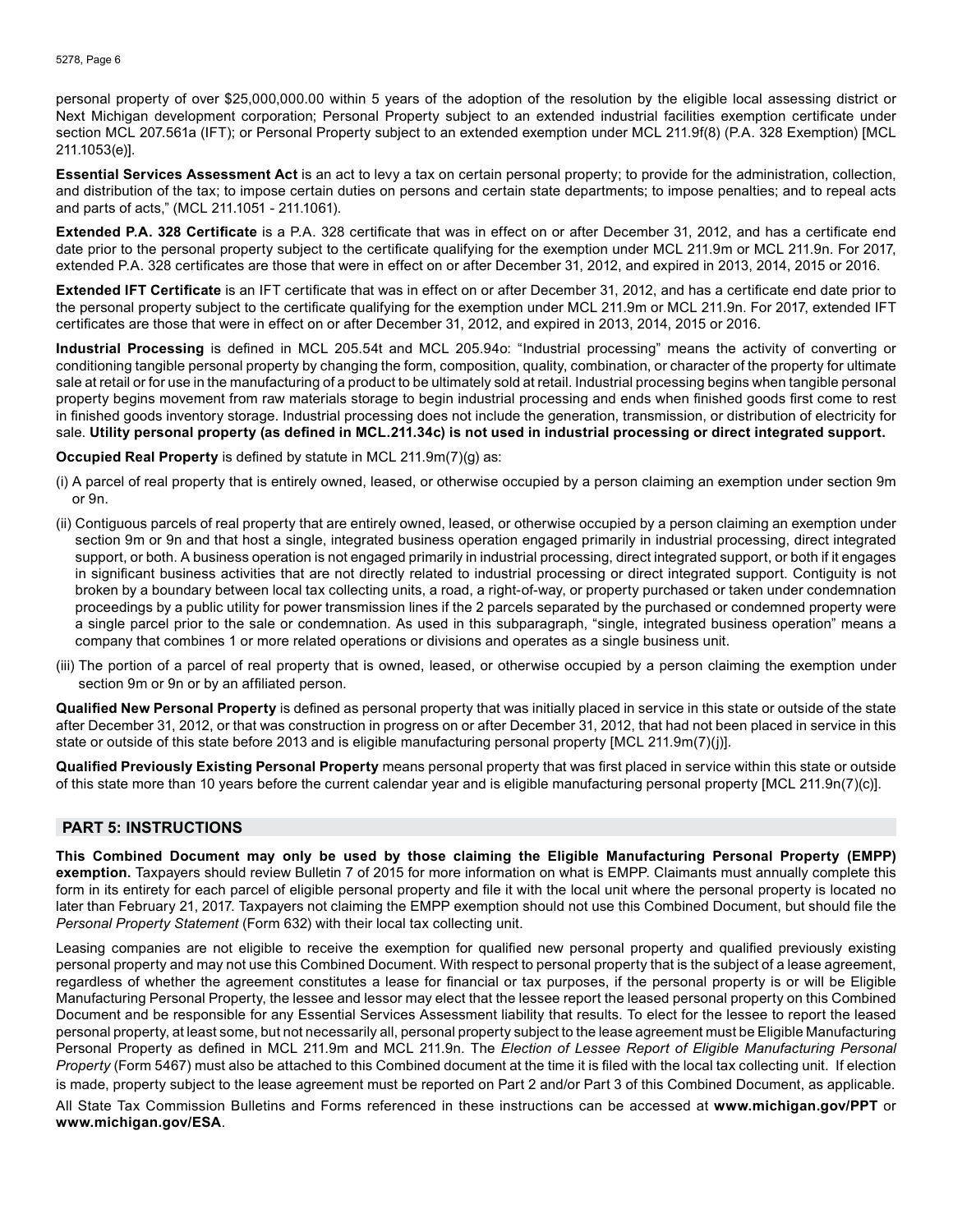Other forms that are required to be filed with this Statement are required to be completed only for personal property placed in service for years 2007 through 2012. These forms are:

- Form 633, *Electric Distribution Cooperative Personal Property Statement*
- Form 3589, *Cable Television and Utility Personal Property Report*
- Form 4565, *Wind Energy System Report*
- Form 2698, *Idle Equipment, Obsolete Equipment, and Surplus Equipment Report*
- Form 4452, *Cellular (Wireless) Site Equipment Personal Property Report*
- Form 4798, *Automotive Manufacturing Equipment Personal Property Report*
- Form 5467, *Election of Lessee Report of Eligible Manufacturing Personal Property*

### **Part 1: Claim of Eligible Manufacturing Personal Property**

**This section must be filled out in its entirety in order to qualify for the exemption.** This includes the local unit information, property owner information and certification. Partially completed forms may not be accepted by the local unit and your failure to fully complete the Combined Document may result in denial of the exemption.

## **Part 2: Ad Valorem Personal Property Statement for Eligible Manufacturing Personal Property, Renaissance Zone Personal Property and Industrial Facility Personal Property – General Instructions**

**Generally, the instructions for completing the Ad Valorem Statement in Part 2 are the same as the instructions that have been used in the** *Personal Property Statement* **(Form 632).** Attach additional pages if there is insufficient space to report on the Combined Document.

**Summary Question 1:** "Special Tools" are exempt from taxation, pursuant to MCL 211.9b. If you are excluding "special tools" from your statement, you must check "Yes" and insert the amount of original cost excluded. (If you do not have exempt special tools but have pollution control or wind/water energy conversion devices, check the "Yes" box but insert "N/A" in the space provided for reporting the cost of exempt special tools.) "Special tool" means a finished or unfinished device such as a die, jig, fixture, mold, pattern, special gauge, or similar device that is used, or is being prepared for use, to manufacture a product and that cannot be used to manufacture another product without substantial modification of the device. As used herein, a "product" can be a part, a special tool, a component, a subassembly or completed goods. "Special tools" do not include devices that differ in character from dies, jigs, fixtures, molds, patterns, or special gauges. Machinery or equipment, even if customized, and even if used in conjunction with special tools, is not a "special tool."

**NOTE:** Exempt special tooling retains specific exemption under MCL 211.9b and MCL 211.9d. As a reminder, there are very few tools that fall into the exempt special tools category. Tooling that was previously reported in Section H will either now be exempt and subject to ESA and reported in Part 3 (Years 2013, 2014, 2015 or 2016 and 2006 and prior) or reported in Part 2 for years 2007 through 2012 in the corresponding table. (Taxpayers are recommended to use Section B.)

**Air and water pollution control facilities and/or wind or water energy conversion devices** qualify for exemption only if an exemption certificate has been issued by the State Tax Commission. If you claim such an exemption, check "Yes" and attach an itemized list of the certificate numbers and the dates of issuance.

**Summary Question 2:** You must file a completed Form 5278 with the assessor of every Michigan assessment jurisdiction in which you had Eligible Manufacturing Personal Property on December 31, 2016. Further, you are required to report all tangible personal property in your possession in this location even if the property has been fully expensed or depreciated for federal income tax or financial accounting purposes. If you answer "No" to this question, attach a detailed explanation.

**Summary Question 3:** The purpose of this question is to determine whether you are a party to a contract relative to personal property located in this jurisdiction on December 31, 2016, that you have not reported on this statement, perhaps because of your belief that another party to the contract is the proper party to report. This includes situations where you believe you hold only a security interest in personal property, in spite of the fact that the contract is labeled a "lease." If you answered "yes" to this question, attach a rider that includes the name(s) of the interest holder(s), the nature of your interest, a description of the equipment, the year the equipment was originally placed in service, its original selling price when new and the address where the property was located on December 31, 2016. "Conditional sale" leased equipment must be reported by the lessor.

The valuation multipliers contained in Sections A through F on page 2 are intended to be applied to the acquisition cost of new, not used, personal property. If the acquisition cost new of an asset is known to you or can be reasonably ascertained through investigation, you must report that cost in the year it was new when you complete Sections A through F, even if you have adjusted the cost in your accounting records to reflect revaluation of the asset using a "purchase," "fresh start," "push-down" or similar accounting methodology, or even if your booked cost reflects a "used" purchase, lease "buy-out" price or a "trade-in" credit. If you were unable to report the acquisition cost new for one or more of your assets, you should check "Yes" and attach a list of all such assets. On the list, provide a detailed description of each asset, the year or approximate year that the asset was new, and the Section, the amount and acquisition year at which you have reported the asset. You must also provide a written explanation of the reason(s) that the original acquisition cost information is not available.

**Summary Question 4:** Check "Yes" if you are a lessor (landlord), a lessee (tenant) or a sublessee (subtenant) in a rental contract relating to the real property at this location. MCL 211.8(i) provides that, under some circumstances, the value, if any, of a sub-leasehold estate shall be assessed to the lessee. If you check "Yes," complete Section O. Your rental arrangement will be analyzed by the assessor. If you check "Yes" and have made leasehold improvements to the real estate, you must also complete Section M. Your completion of Sections M and O will not necessarily result in an increased assessment.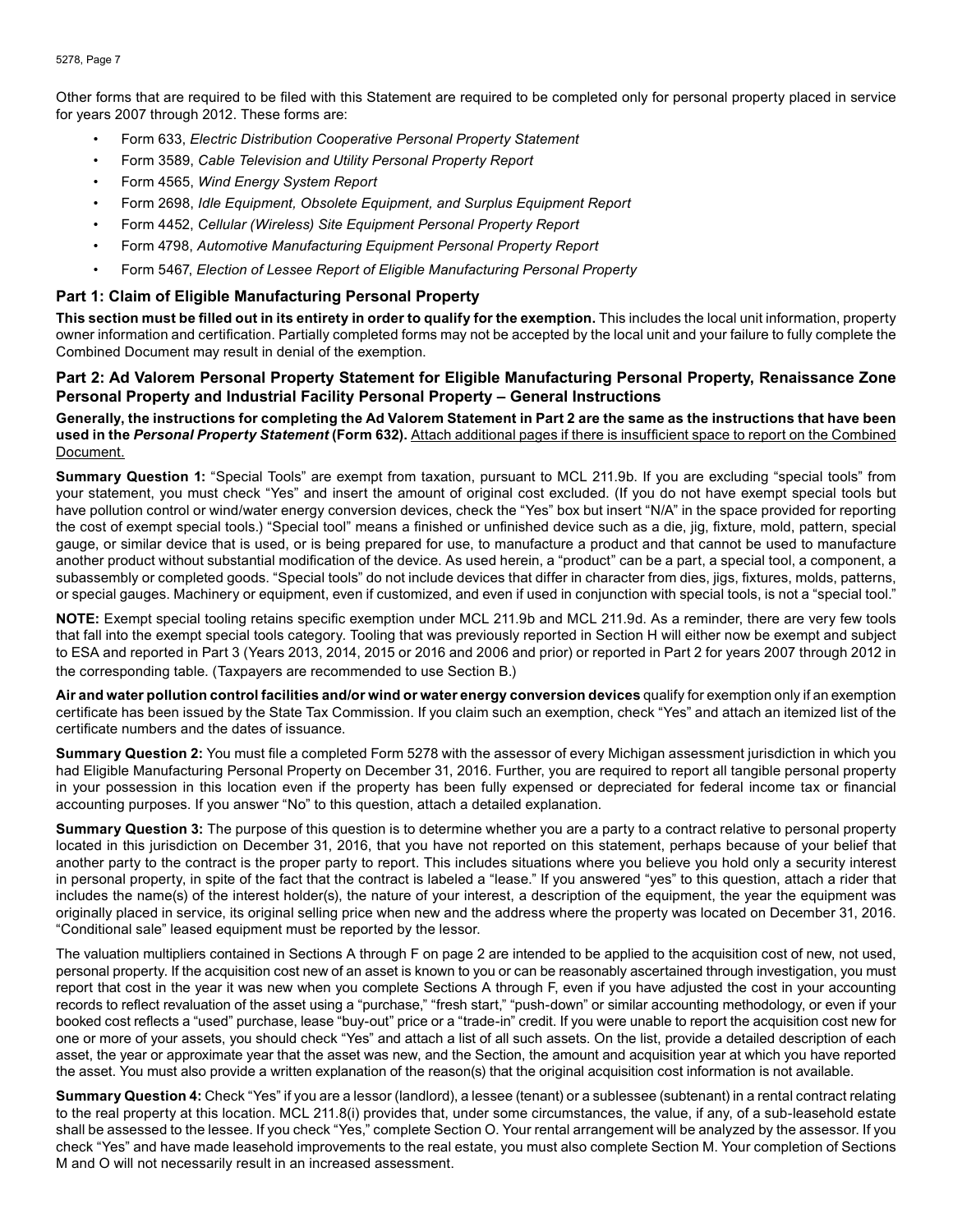**Summary Question 5:** "Daily rental property" is tangible personal property, having a cost new of \$10,000 or less, that is exclusively offered for rental, pursuant to a written agreement, on an hourly, daily, weekly or monthly basis for a term of 6 months or less (including all permitted or required extensions). If you acquired the property "used" you must determine the cost new for purposes of determining whether the property qualifies for "daily rental property" treatment. If you believe that you have such property, see *Property Statement - Daily Rental Property* (Form 3595) for additional information. If you qualify, you must complete Form 3595.

**Summary Question 6:** This question requires you to disclose other businesses that share space with you at the location(s) of your business. If you answer "Yes" attach a list of all other businesses operating at your location(s). If you are located in a shopping center, office building or other multi-tenant facility, you are not required to list businesses having a different legal address.

**Part 2 — General Instructions for Sections A through F:** You must report in these Sections the full acquisition cost new, in the year of its acquisition new, of all machinery and equipment, computer equipment, furniture and fixtures, signs, coin operated equipment, office equipment, electronic, video and testing equipment, rental video tapes and games and other tangible personal property owned by you and located in this assessment jurisdiction, even if you have fully depreciated the asset or have expensed the asset under Section 179 of the Internal Revenue Code or under your accounting policies. All costs reported must include freight, sales tax and installation costs, even in cases where the cost was actually incurred by another. The costs reported must include all costs (except capitalized interest) that would be capitalized by an end-user/owner of the property under generally accepted accounting principles, including overheads and "indirect costs" associated with the process of constructing, acquiring or making the property available for use. Capitalized expenditures made to a piece of machinery or equipment after the initial acquisition year must be reported in the year the expenditure is booked as a fixed asset. These costs must be reported the same as they are shown on your financial accounting fixed asset records, assuming that you account using generally accepted accounting principles. You must also report in these sections any other tangible personal property in your possession or under your control in this jurisdiction that is not reported under sections G through N. The acquisition costs for the assets reported under each section must be totaled for each acquisition year. Place the yearly total on the line of the section corresponding to the year that the property was acquired. You must report the original acquisition cost, not your estimation of the value of the property.

The cost reported in each of the sections of this form, and other forms used with this form, should include the full invoiced cost without deduction for the value of certain inducements such as: service agreements and warranties when these inducements are regularly provided without additional charge.

**Inventory** is exempt from assessment. Inventory does not include personal property under lease or principally intended for lease or rental, rather than sale. Property allowed a cost recovery allowance or depreciation under the Internal Revenue Code is not inventory.

**Motor vehicles** registered with the Michigan Secretary of State on December 31, 2016, are exempt. Special mobile equipment, as defined by MCL 257.62, and nonregistered motor vehicles are assessable.

**Computer software,** if the purchase was evidenced by a separate invoice amount, and asset number, and if the software is commonly sold separately, is exempt.

If you have had **"Move-Ins"** of used property during calendar year 2016, you must complete Form 3966, in addition to completing this form. "Move-Ins" are items of assessable personal property that were not assessed in this city or township in 2016, including: acquisitions of previously used personal property (which should be reported in the year it was new and at the cost when new); used personal property you have moved in from outside this city or township; and personal property that you mistakenly omitted from your statement in 2016. "Move-Ins" do not include property moved from another location within this city or township or assessed to another taxpayer within this city or township in 2016 (i.e. property reported by a previous owner or previously leased property reported by the lessor to this city or township last year). All "Move-Ins" must be reported in the appropriate section of this form, in addition to being reported on Form 3966.

You must report the cost of business trade fixtures in the appropriate section, A through F, rather than in section M where you report leasehold improvements. You must also report the costs of installing personal property in the appropriate section, A through F. Trade fixtures and installation costs of machinery and equipment must not be reported in section M, even if you have booked them as leasehold improvements for financial accounting purposes. Trade fixtures are items of property that have been attached to real estate by a tenant to facilitate the tenant's use of the property for business purposes and which are both capable of being removed and are removable by the tenant under the terms of the lease. Examples of trade fixtures are certain costs related to telephone and security systems and most signs. Examples of installation costs are the costs of machine foundations and electric, water, gas and pneumatic connections for individual manufacturing machines.

A summary of the items that should be reported in each section is contained in STC Bulletin 12 of 1999, its later annual supplement(s) and in these instructions. MCL 211.19 requires that you complete this form in accordance with the directions on the form and in these instructions. You may, however, attach supplementary material for the assessor to consider in making valuation decisions. If you have questions regarding proper categorization of property, contact the State Tax Commission for clarification.

## **Part 2: Ad Valorem Personal Property Statement – Detailed Instructions**

**Report of Ad Valorem Statement Section A, Furniture and Fixtures:** The assets to be reported in this section include decorations, seating, furniture (for offices, apartments, restaurants, stores and gaming establishments), shelving and racks, animal cages and tanks, lockers, modular office components, cabinets, counters, rent-to-own furnishings, medical exam room furnishings, therapeutic medical beds and bedding, bookcases, displays, mobile office trailers, special use sinks (such as those found in medical offices, beauty shops and restaurants), tables, non-electronic recreational equipment, filing systems, slat walls, non-freestanding signs, window treatments, uniforms and linens, cooking, baking and eating implements, shopping carts, booths and bars. Other assets may be included at a later time.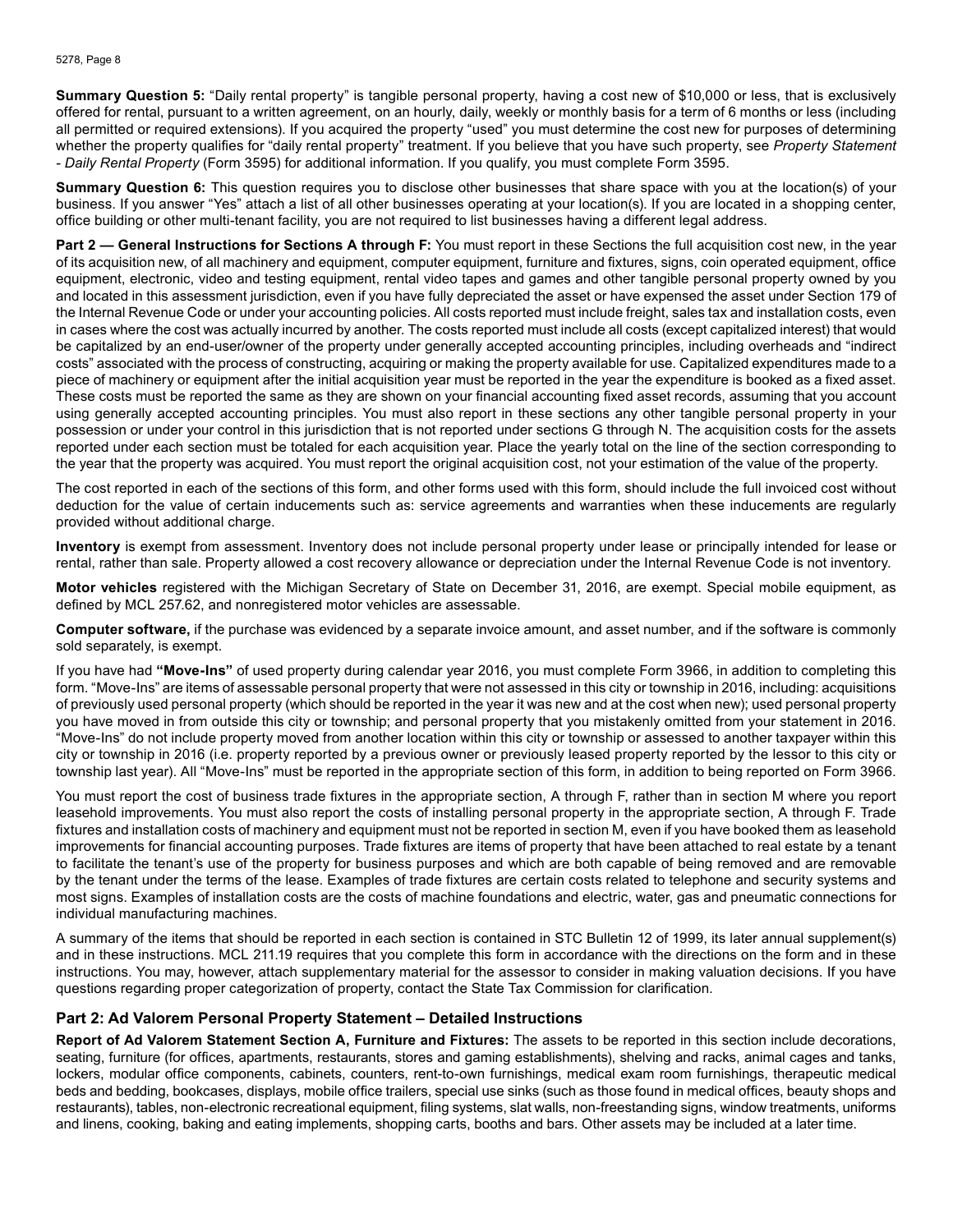**Report of Ad Valorem Statement Section B, Machinery and Equipment:** The assets to be reported in this section include all assets that are not designated for disclosure in another section. Specifically, such assets include the following types of machinery and equipment: air compressors, airport ground, non-coin operated amusement rides and devices, auto repair and maintenance, beauty and barber shop, boiler, furnace, bottling and canning, crane and hoist, car wash, chemical processing, construction, unlicensed vehicular, conveyor, non-coin operated dry cleaning and laundry, air makeup and exhaust systems, manufacturing and fabricating, food processing, gym and exercise, heat treating, landscaping, sawmill, incinerators, maintenance and janitorial, non-electronic medical and dental and laboratory and veterinary equipment, mining and quarrying, mortuary and cemetery, painting, hydrocarbon refining and production and distribution, plastics, pottery and ceramics, printing and newspaper, rubber manufacturing, scales, ski lifts, smelting, stone and clay processing, supermarket, textile, tanning, vehicle mounted, waste containers, wire product manufacturing, woodworking, automated tellers (ATM), computer controlled lighting, CNC controlled manufacturing, theater equipment, restaurant food preparation and dispensing and storing and serving equipment, soft drink fountains, coin counters, beverage container return machines, storage tanks, hand tools of mechanics and trades, nonregistered motor vehicles, freestanding and other safes not assessed as real property, oil and gas field equipment and gathering lines prior to commingling product with other wells (other lines are reported in Section J, Form 3589), portable toilets, metal shipping pallets and containers, portable saw mills, LP tanks under 2,000 gallons, fuel dispensing control consoles, computer-controlled printing presses, stereo lithography apparatus, forklift trucks, non-coin operated gaming apparatus and computerized and mechanical handling equipment, commercial mail sorting operation equipment, pill counters, pram robotics. Other assets may be included at a later time.

#### **Section C is omitted from use.**

**Report of Ad Valorem Statement Section D, Office, Electronic Video and Testing Equipment:** The assets to be reported in this section include office machines, non-computerized cash registers, faxes, mailing and binding equipment, photography and developing equipment, including one-hour photo developing equipment, shredders, projectors, telephone and switchboard systems (even if computerized), audio and video equipment (used for receiving, transmitting, recording, producing and broadcasting), amplifiers, CD, cassette and disc players, speakers, cable television local origination equipment, electronic scales, surveillance equipment, electronic diagnostic and testing equipment (for automotive shops, medical offices, hospitals and dental offices), ophthalmology testing equipment, satellite dishes, video-screen arcade games, electronic testing equipment, electronic laboratory equipment, cellular telephones, medical laser equipment, reverse osmosis and hemodialysis systems, movable dynamometer, spectrum analyzer, security systems, 2-way and mobile land radio equipment, pay-per-view systems, wooden and plastic pallets and shipping containers, rental musical instruments and distributive control systems (see STC Bulletin 3 of 2000). Office machines which are not capable of being integrated into a local area or wide area computer network, office machines that are only capable of being used as a facsimile transmitting/receiving machine and/or as a copier, and office machines that are multifunctional but are not capable of being used as a computer peripheral, are reported in this section. A copier is a freestanding or desktop piece of office equipment, which is most commonly used in an office setting, and which is primarily designed to print, or to make copies of short-run text material produced in that office. Copiers generally use commercially available 8.5" by 11" bond or copy paper and produce duplicate originals of text documents in such a way that the use of carbon paper or other duplicating processes can be avoided. Printing presses are not copiers and must be reported in Section B of this form even if the operation of the printing press is regulated or controlled digitally, is controlled by a computer, or is automated. A printing press is a device designed primarily to produce commercial runs of printed material, such as books, pamphlets, forms, magazines, newspapers, or advertising circulars, for commercial sale, regardless of the technology employed in such production and regardless of the type of paper which is used. The definition of a printing press specifically includes any machine that employs an offset or other non-impact printing process, if the machine otherwise meets the definition of a printing press. Cellular site equipment, specifically including communication towers and land improvements must be reported on Form 4452, rather than in this section.

**Report of Ad Valorem Statement Section E, Consumer Coin Operated Equipment:** The assets to be reported in this section include consumer coin-operated equipment such as bill and change machines, juke boxes, pinball machines, coin-operated pool tables and other non-video arcade games, snack and beverage machines, other vending machines, news boxes, laundry equipment, coin operated telephones and slot machines. Other assets may be included at a later time.

**Report of Ad Valorem Statement Section F, Computer Equipment:** The assets to be reported in this section include assessable software, personal and midrange and mainframe computer and peripheral equipment, including servers, data storage devices, CPUs, input devices such as scanners and keyboards, output devices such as printers and plotters, monitors, networking equipment, computerized point of sale terminals, global positioning system equipment, lottery ticket terminals, gambling tote equipment, pager instruments, cable television converters and receivers for home satellite dish television systems.

A programmable logic control device for a machine should be reported in section B with the machine it serves. Office machines which are capable of being integrated into a local area or wide area computer network and office machines that are single function, or multifunction, and which are capable of being used as a computer peripheral, including copiers that can be used as a computer peripheral, are reported in this section. Other assets may be included at a later time.

**Report of Ad Valorem Statement Section G, Other Owned Assessable Personal Property:** Report all nonexempt tangible personal property owned by you at this location that is not entitled to depreciation/cost recovery under the United States Internal Revenue Code or that the assessor has told you to report in this section or that otherwise presents special valuation problems. An example of property not entitled to depreciation/cost recovery is fine art. Examples of properties that represent special valuation problems are: locally- assessed copper and fiber optic cable not reportable in Section M, frequently supplemented professional books, feature motion picture films, audio and video productions not sold to the public at large, musical instruments used for professional performance, LP tanks of 2,000 gallons or more that have not been assessed as real property, nuclear fuel and toll bridge company structures. Provide all requested information. An inspection of the property may be necessary. Property reported in this section should not be reported elsewhere on this form.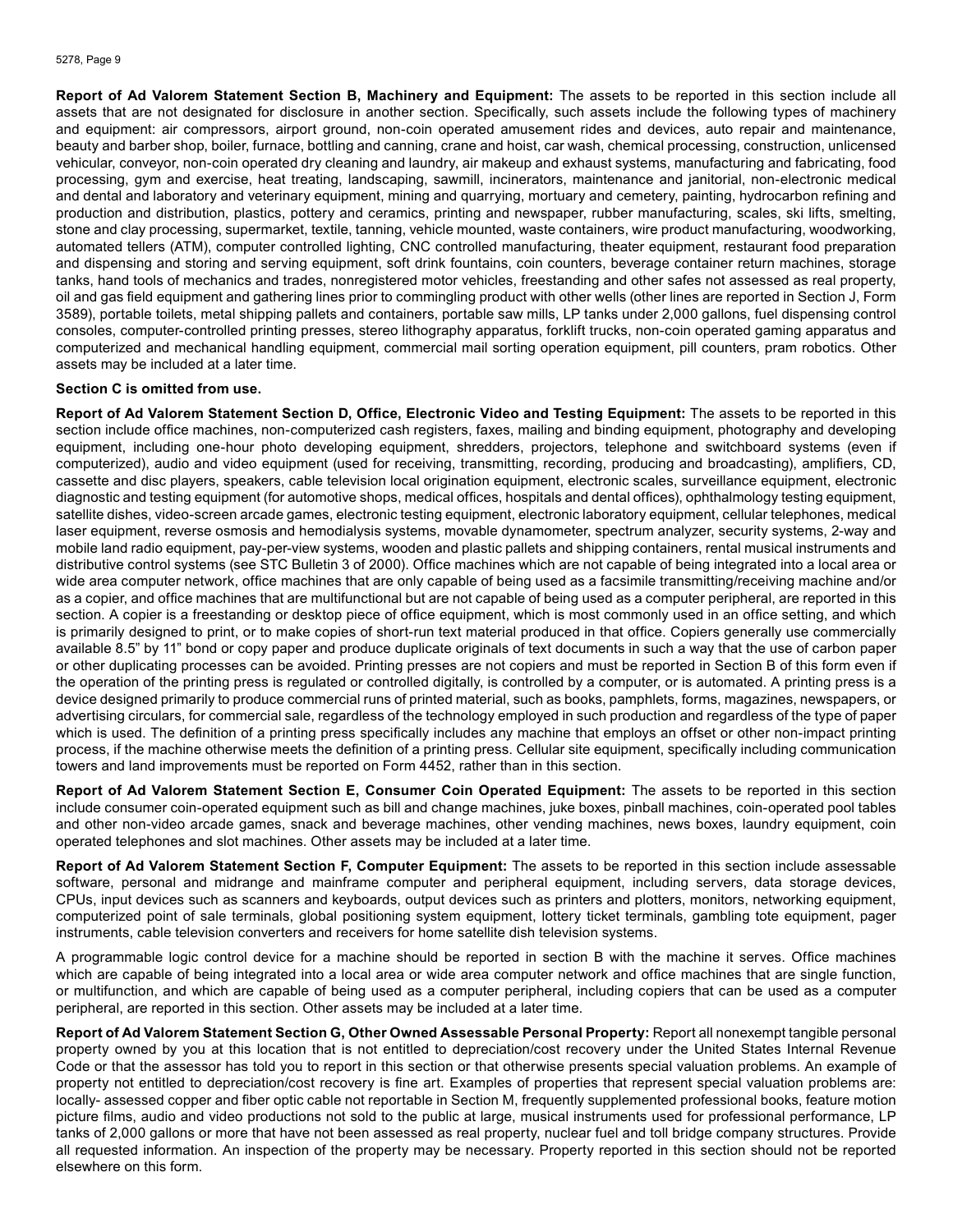#### **Section H is omitted from use.**

**Report of Ad Valorem Statement Section I, Qualified Personal Property:** Report "qualified personal property" in this section. Do not report "qualified personal property" in sections A through F. "Qualified personal property" is property that was made available to you by a "qualified business" (usually a leasing company or a finance company) and which is not assessable to the "qualified business." Such property is assessable to you as the user. The requirements for "qualified business" treatment are strict and many leasing and financing companies do not qualify. Further, such treatment only applies to property subject to an agreement (usually labeled a lease) entered into after December 31, 1993, that qualifies for treatment as "qualified personal property." The "qualified business" is required to have filed a statement with the assessor by February 1 of the current year and is required to have made a written agreement with you in which it is specifically agreed that you will report the property to the assessor as "qualified personal property." See MCL 211.8a.

**Report of Ad Valorem Statement Section J and K, Leased and Other Personal Property in Your Possession Which in Not Qualified Personal Property:** Report all business machines, postage meters, machinery, equipment, furniture, fixtures, tools, burglar alarms, signs and advertising devices and other tangible personal property that you are renting or leasing from another person or entity. Provide all of the information requested for each lease. You must provide the actual or estimated selling price new of the asset MCL 211.13 provides that all tangible personal property shall be assessed to the owner thereof, unless the owner is not known. A personal property statement will be sent to the owner. Property reported in this section should not be reported elsewhere on this form.

Report all machines, meters, machinery, equipment, furniture, fixtures, tools, signs and advertising devices that are in your possession but are not owned, leased or rented by you. Examples include equipment left with you by vendors, such as display racks, coolers or fountain equipment, property loaned to you by another, property left with you for storage or rebuilding, consigned equipment not held for resale and assets sold but not yet picked up by the purchaser. Provide all of the information requested for each asset. You must provide the actual or estimated selling price new of the asset so that control totals can be generated for use on the Summary and Certification portion of page 1. MCL 211.13 provides that all tangible personal property shall be assessed to the owner thereof, unless the owner is not known. A personal property statement will be sent to the owner.

#### **Section L is omitted from use.**

**Report of Ad Valorem Statement Section M Leasehold Improvements:** This section is to be completed by tenants who are renting or leasing real property. All improvements (leasehold improvements) you have made to the real property should be reported, even if you believe that the improvements are not subject to assessment as personal property. Provide as much detail as possible so that the assessor can determine whether an assessment should be made. Coaxial and/or fiber-optic wiring costs and associated infrastructure of audio and/or visual systems serving subscribers of one or more multiple unit dwellings or temporary habitations under common ownership, and which do not use public rights-of-way shall be reported in this section and be clearly identified as such. You may use attachments, but only if your attachment provides all the information requested in this section and if you insert the Total Cost Incurred where required on the Combined Document.

**Report of Ad Valorem Statement Section N, All Freestanding Signs and Billboards:** Report the total capitalized cost and year of construction of buildings and other structures you have placed on land not owned by you, such as leased or public lands or on public rights- of-way. Costs of freestanding communications towers and associated equipment buildings (unless such costs have been reported on Form 4452) and costs of freestanding billboards are examples of other structures that are to be reported. The reported cost must include all costs capitalized on your records. See STC Bulletin 8 of 2007.

**Report of Ad Valorem Statement Section O, Rental Information:** Landlords and tenants must provide rental information relating to lease arrangements to which they are a party. Do not report lease or rental arrangements relating to property occupied for residential purposes. If you are a landlord with multiple properties, contact the assessor to arrange an acceptable alternative reporting method.

## **Grand Total Costs of Ad Valorem Personal Property**

#### Enter zero costs if appropriate.

Costs reported in this section **are for tax years 2007 through 2012 only**. Costs for years 2006 and prior and 2013 through 2016 should be reported in Part 3 of this Combined Document.

**Number 1:** Complete Sections A through O. Add the totals from Sections A through O to arrive at a Grand Total Cost for these Sections.

**Number 2:** If you had cable television or utility assets on December 31, 2016, complete the *Cable Television and Public Utility Personal Property Report* (Form 3589), or the *Electric Distribution Cooperative Personal Property Statement* (Form 633), and carry the Total Original Cost for years 2007-2012 from Form 3589 or Form 633 to line 2. See the instructions to Form 3589. If you had wind energy system assets as defined in MCL 211.8 (i), on December 31, 2016, complete the *Wind Energy System Personal Property Report* (Form 4565) and carry the total original cost from Form 4565 to line 3. See the instructions to Form 4565.

**Number 3:** If you had assets that qualified as "idle equipment" or as "obsolete or surplus equipment" on December 31, 2016, complete *Idle, Obsolete and Surplus Equipment* (Form 2698), and carry the Total Original Cost for years 2007-2012 from Form 2698 to line 3.

"Idle equipment" is equipment that is part of a discontinued process and that has been disconnected and is stored in a separate location. Assets are not "idle" if they are present as standby equipment, are used intermittently or are used on a seasonal basis. "Obsolete or surplus equipment" is equipment that either requires rebuilding and is in the possession of a rebuilding firm on December 31, 2016, OR is being disposed of by means of an advertised sale because it has been declared as surplus by an owner who has abandoned a process or plant. Property that is part of a process that has been temporarily suspended from operation or which is being offered for sale with the expectation that the process will be continued at the same location, does not qualify for idle or obsolete and surplus reporting treatment. Only property which would otherwise be reported in Sections A through F on this Statement qualifies to be reported as idle or obsolete